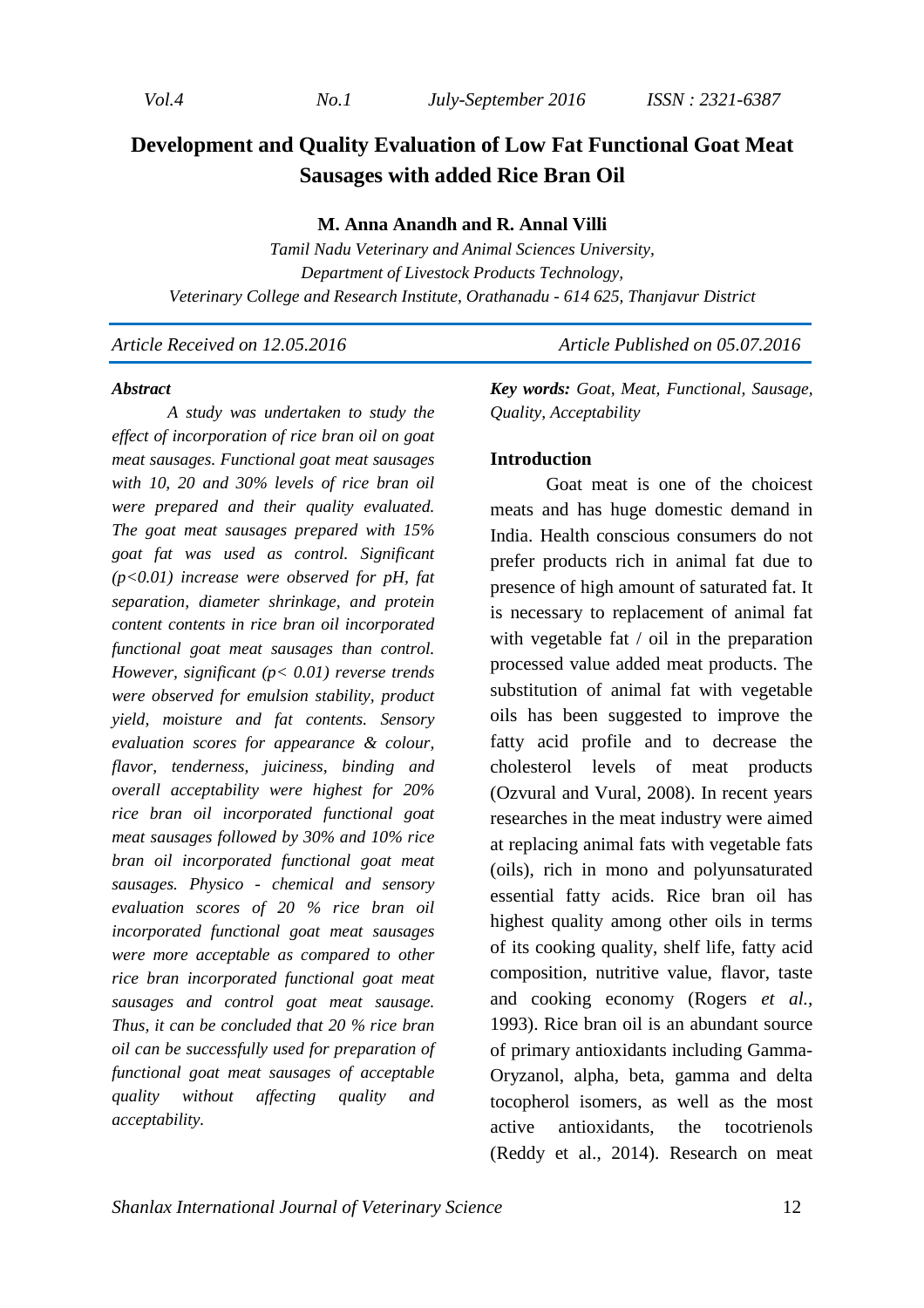products using rice bran oil is limited. The objective of this study was to investigate the effect of replacing animal fat with rice bran oil on quality acceptability of goat meat sausages.

# **Materials and methods**

### *Goat meat*

Fresh goat skeletal meat and fat were purchased from local goat meat stalls. The goat skeletal meat was cut into small chunks and frozen for 1-2 h to ensure easy mincing. The goat meat chunks were minced twice through the meat mincer (Mado, Germany) using 5 mm plate. The minced GM was used in the preparation of cooked sausages.

### *Rice bran oil*

The rice bran oil (Fortune brand) used in present investigation was obtained from local market.

#### *Casings*

*Cellulose* casings of average diameter of 25 mm (Viskase, USA) were purchased from the local market.

#### *Product formulation*

The basic control goat meat sausage recipe consisted of 15% goat fat. The goat fat replaced at 10, 20 and 30% of the rice bran oil in the basic control formulation. Each formulation also contained sodium tri-poly phosphate (0.5%), salt (2.0%), fat (5.0), maida (4.0 %), mashed cooked potato (35.0 %), condiments mix (5.0% - onion, garlic and ginger in the ratio of 3:2:1), spice mix (3.5%) and ice flakes (10.0%).

#### *Product preparation*

The minced goat meat along with sodium tri-poly phosphate and salt were chopped in a bowl chopper (Scharffen, Germany) for 1 min and fat (control) / different level of rice bran oil (treatment) were added and chopped for another 2 min then spice mix, green condiments and added water in the form ice flakes were added and chopped for few min. At the final step cooked mashed potato and maida was added and chopped for another 1.5 min. Emulsion was then stuffed in cellulose casing of 25mm diameter (Viskase, USA), using a Hydraulic Sausage Stuffer (Dadaux, France) and linked manually. Stuffed sausages were kept in refrigerator  $(4 \pm 2$ oC) for 1 hr to ensure proper setting. Sausages were then cooked in water bath at  $80 + 20C$  for 15 minutes so as to reach core temperature of  $75 \pm 20$ C. Total of four batches of sausages were prepared. The sausages prepared were packed in polyethylene bags and kept in refrigerator  $(4 \pm 20)$ . The cooked sausage samples were then analyzed for various physico – chemical characteristics and sensory quality attributes.

#### *Physico – chemical analysis*

Digital pH meter was used for pH measurement. The weight of cooked sausage was recorded before and after cooking and the product yield was calculated (product yield = weight of cooked sausage / weight of raw sausage  $\times$ 100) and expressed as percentage. Emulsion stability (ES) was determined as per the method of Kondaiah*et al.* (1985). The emulsion samples (25 g) in polyethylene bags were heated at 80C in a thermostatically controlled water bath for 20 min. After draining out the exudates,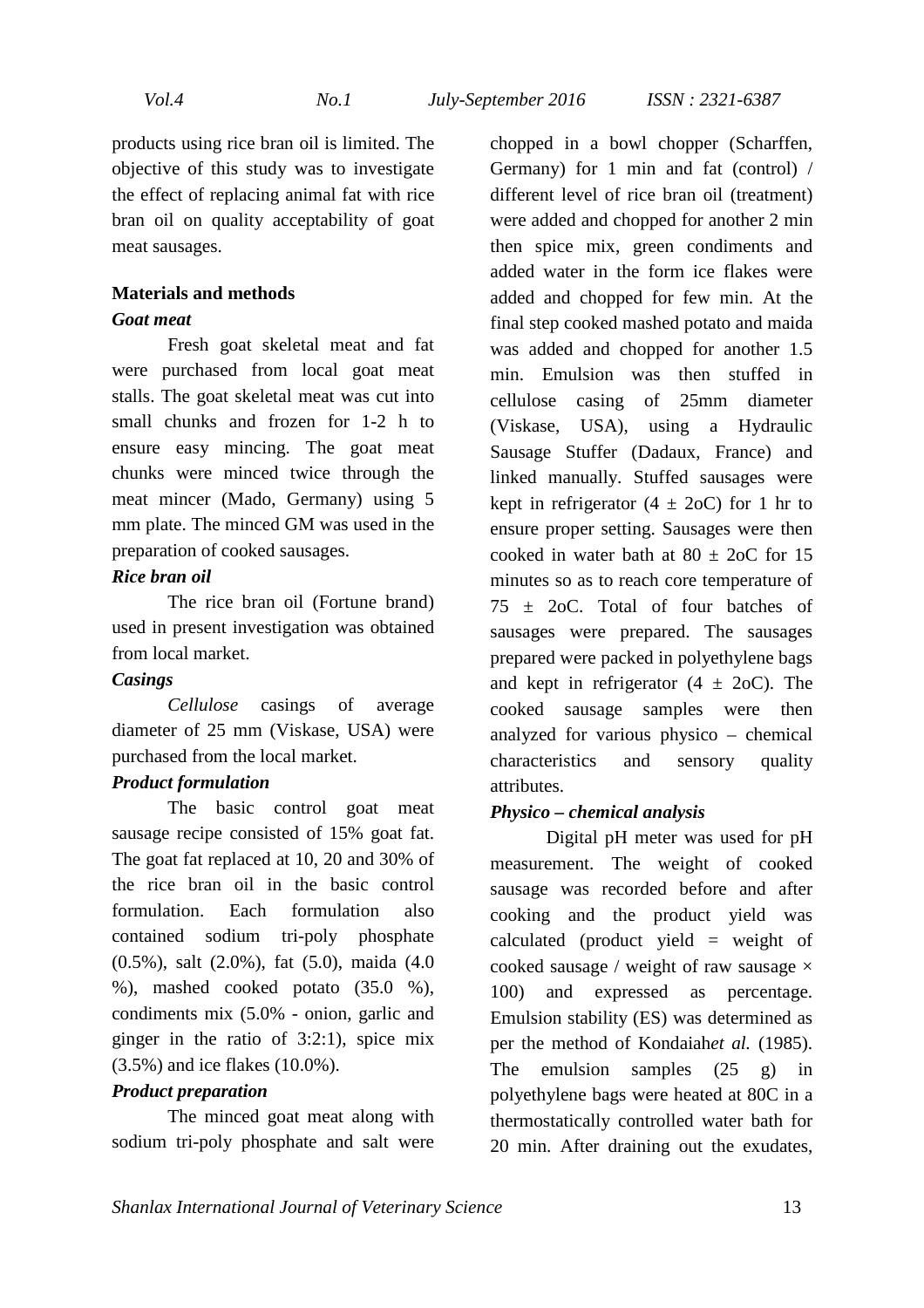*Vol.4 No.1 July-September 2016 ISSN : 2321-6387* 

the cooked mass was cooled, weighed and the yield was recorded as emulsion stability percent. Fat separation of sausage samples was estimated according to (Kondaiah and Panda, 1989). The diameters of cooked sausages were measured before and after cooking with a digital vernier caliper at 3 random locations. Reduction in diameter shrinkage was expressed in percentage. The moisture, protein and fat contents of cooked sausages were determined by using hot air oven, Kjeldahl's assembly and Soxhlet ether extraction apparatus, respectively (AOAC 1995).

#### *Sensory evaluation*

Sensory evaluation was conducted with semi-trained panelists. Slices of cooked sausage were served to a semitrained panelist to determine sensory characteristics. The sensory attributes like appearance and colour, flavour, juiciness, tenderness, binding and overall palatability were evaluated on 8 - point descriptive scale as suggested by Keeton (1983) where in 1 is extremely undesirable and 8 is extremely desirable.

#### *Statistical analysis*

The experiment was repeated 4 times. The data generated from each experiment were analysed statistically by following standard procedures (Snedecor and Cochran 1989) for comparing the means and to determine the effect of treatment.

# **Results and Discussion**

#### *Physico - chemical characteristics*

Results of physic – chemical parameters of functional goat meat

sausages incorporated rice bran oil are presented in Table 1. The pH values of functional goat meat sausagesincreased with increasing levels of rice bran oil. The pH value of 30% rice bran incorporated cooked sausage was significantly  $(p<0.01)$ higher as compared to other rice bran oil incorporated of functional goat meat sausages and control sausage. However, no significant difference was observed between control, 10 and 20% rice bran oil incorporated cooked sausages. Pal and Agnihotri (1996) also observed similar pH changes in vegetable oil incorporated fresh chevon sausage. Emulsion stability decreased with increasing levels of rice bran oil. The mean emulsion stability value was significantly  $(p<0.01)$  lower for 30% rice bran oil incorporated functional goat meat sausages followed by 20, 10% rice bran oil incorporated functional goat meat sausages and control goat meat sausage. The fat separation value of functional goat meat sausages increased with increasing levels of rice bran oil. The fat separation value of rice bran incorporated functional goat meat sausages differed significantly  $(p<0.01)$  between them and between control. The mean product yield of functional goat meat sausages decreased with increasing levels of rice bran oil. The product yield was significantly  $(p<0.01)$  higher for control and 10% rice bran oil incorporated functional goat meat sausages, but the value did not differ significantly between them. The product yield of 20 % and 30% rice bran oil incorporated functional goat meat sausages also did not differ significantly between them. Low product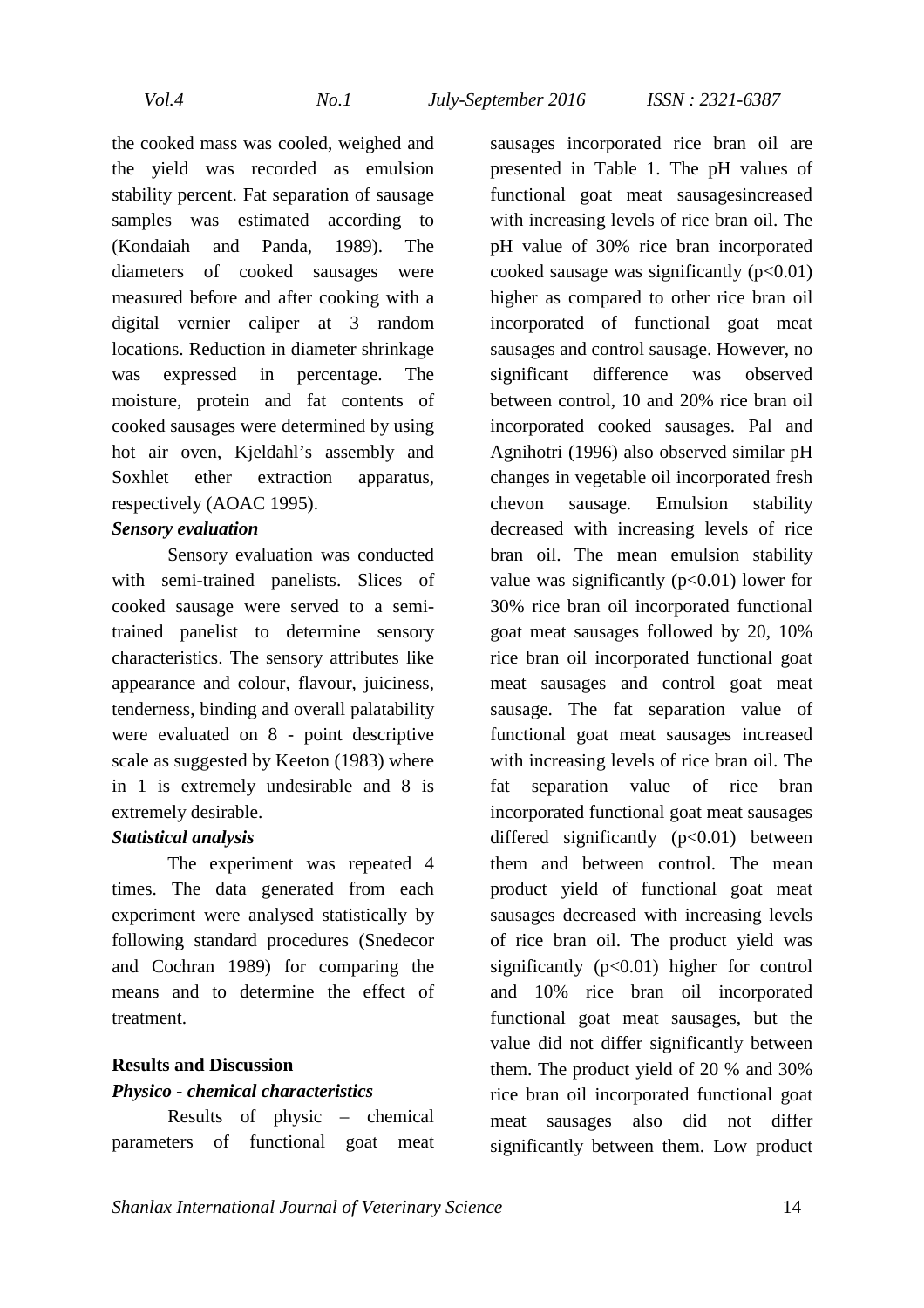yield of rice bran oil incorporated functional goat meat sausages might be due to low higher fat separation during cooking. This may be due to lower batter stability and higher fat separation as well as lesser retention of moisture in the product Pal and Agnihotri (1996). Emulsion stability and fat separation as both the parameters are closely interrelated and have direct bearing on cooking yield of the product. Batter stability is a measure of cooking loss and indicates percent loss of fat, water and solids from a meat batter on heating (Salahuddin *et al.,*  1992). The mean diameter shrinkage values were did not differ significantly between control and rice bran oil incorporated functional goat meat sausages. The moisture and fat contents decreased whereas, protein content increased with increasing levels of rice bran oil. The addition of rice bran oil only slightly affected the composition of the final product, which was in agreement with Acton *et al, (*1982).

**Table 1: Effect of incorporation of different levels of rice bran oil on physico - chemical characteristics of functional goat meat sausages (Mean ± SE)** 

| <b>Physico - chemical</b> | Level of rice bran oil      |                            |                            |                               |  |
|---------------------------|-----------------------------|----------------------------|----------------------------|-------------------------------|--|
| charaterisctics $(n = 4)$ | <b>Control</b>              | <b>10</b>                  | <b>20</b>                  | 30                            |  |
| pH                        | $6.05 \pm 0.08^a$           | $6.08 \pm 0.04^{\text{a}}$ | $6.09 \pm 0.05^{\text{a}}$ | $6.10 \pm 0.02^{\text{a}}$    |  |
| Emulsion stability (%)    | $16.08 \pm .04^a$           | $14.18 \pm 0.01^b$         | $12.08 \pm 0.02^c$         | $8.12 \pm 0.03$ <sup>d</sup>  |  |
| Fat separation $(\%)$     | $0.75 \pm 0.31^{\text{a}}$  | $1.92 \pm 0.01^b$          | $2.18 \pm 0.04^c$          | $3.17 \pm 0.08^d$             |  |
| Diameter shrinkage (%)    | $14.12 + 0.10^a$            | $14.30 + 0.10^a$           | $14.35 + 0.12^a$           | $14.42 + 0.12^a$              |  |
| Product yield (%)         | $96.13 \pm 0.04^{\text{a}}$ | $94.22 \pm 0.06^a$         | $92.40 \pm .002^b$         | $90.78 \pm 0.04^b$            |  |
| Moisture $(\%)$           | 69.14 $\pm 0.16^a$          | $69.45 \pm 0.12^a$         | $68.52 \pm 0.18^b$         | $\overline{68.19} \pm 0.08^b$ |  |
| Fat $(\%)$                | $12.78 \pm 0.14^a$          | $12.53 \pm 0.12^a$         | $11.41 \pm 0.10^b$         | $11.18 \pm 0.10^b$            |  |
| Protein (%)               | $17.18 \pm 0.12^a$          | $18.64 \pm 0.15^b$         | $18.92 \pm 0.08^{\rm b}$   | $19.12 \pm 0.12^b$            |  |

Means bearing same superscripts row-wise do not differ significantly  $(p<0.01)$ .

#### *Sensory characteristics*

Results of sensory evaluation scores of functional goat meat sausages incorporated with rice bran oil are presented in Table 2. Among treatments, the sensory scores for appearance and colour, flavour, juiciness, tenderness, binding and overall palatability were significantly ( $p < 0.01$ ) higher for 20% rice bran oil incorporated functional goat meat sausages followed by 30 % and 10 % rice bran oil incorporated functional goat meat sausages. The sensory scores for appearance and colour, flavour, juiciness, tenderness, binding and overall palatability between control and rice bran oil incorporated functional goat meat sausages differ significantly  $(p<0.01)$  between them.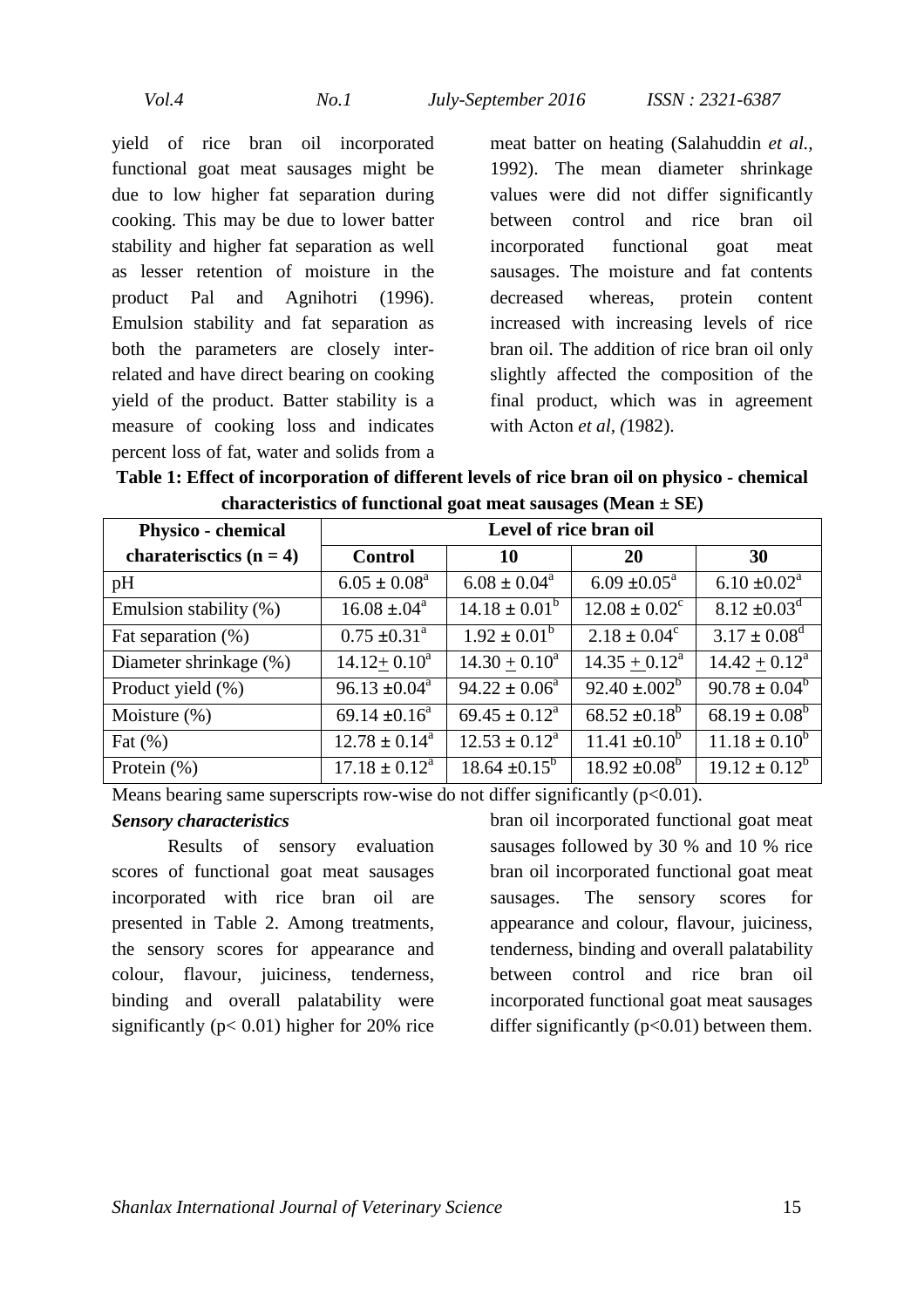| <b>Sensory Characteristics**</b> | Level of rice bran oil       |                   |                              |                              |  |  |
|----------------------------------|------------------------------|-------------------|------------------------------|------------------------------|--|--|
| $(n=20)$                         | <b>Control</b>               | 10                | 20                           | 30                           |  |  |
| Appearance and colour            | $6.93 \pm 0.15^{\text{a}}$   | $7.45 \pm 0.12^b$ | $7.82 \pm 0.14^c$            | $7.68 \pm 0.12^d$            |  |  |
| Flavour                          | $6.15 \pm 0.15^a$            | $7.32 \pm 0.14^b$ | $7.82 \pm 0.12$ <sup>c</sup> | $7.61 \pm 0.15$ <sup>d</sup> |  |  |
| Texture                          | $6.32 \pm 0.10^a$            | $7.50 \pm 0.13^b$ | 7.84 $\pm 0.14^{\circ}$      | $7.12 \pm 0.14^d$            |  |  |
| Juciness                         | $6.46 \pm 0.14$ <sup>a</sup> | $7.45 \pm 0.12^b$ | $8.13 \pm 0.10^c$            | $7.44 \pm 0.12$ <sup>d</sup> |  |  |
| Oveall acceptability             | $6.50 \pm 0.12^a$            | $7.65 \pm 0.10^b$ | $8.12 \pm 0.12$ <sup>c</sup> | $7.64 \pm 0.12^{\text{d}}$   |  |  |

**Table 2: Effect of incorporation of different levels of rice bran oil on sensory characteristics of functional goat meat sausages (Mean ± SE)** 

Means bearing same superscripts row-wise do not differ significantly  $(p<0.01)$ .

\*\*Sensory attributes of functional goat meat patties were evaluated on a 8 – point descriptive scale (wherein  $1 =$  extremely undesirable;  $8 =$  extremely desirable).

### **Conclusion**

Finding of this study have shown that 20 % rice bran oil can be successfully used for preparation of functional goat meat sausages of acceptable quality. Therefore, it could be concluded that development of functional goat meat sausages possible with improved nutritional and sensory quality by complete replacement of goat fat with rice bran oil.

## **References**

- Acton, J.C., Ziegler, G.R. and Burge, D.L. Jr. 1982. Functionality of muscle constituents in the processing of comminuted meat products. CRC Critical Reviews in Food Sci. & Nutrit., 18: 99-121.
- AOAC. 1995. Official methods of analysis.  $16<sup>th</sup>$  edn, Association of Official Analytical Chemists, Washington DC.
- Keeton, J.T. 1983. Effect of fat and NaCl / Phosphate levels on the chemical and sensory properties of pork patties. J Food Sci., 48: 878 – 881.
- Kondaiah, N., Anjaneyulu, A.S.R., KesavaRao, V., Sharma, N. and Joshi, H.B. 1985. Effect of salt and phosphate on the quality of buffalo and goat meats.Meat Sci., 15: 183- 192.
- Kondaiah, N. and Panda, B. 1989.Effect of phosphate and spent hen yolk on the quality of chicken sausages from spent hens. Poult. Sci., 68: 393-398.
- Snedecor, G.W. and Cochran, W.G. 1989. Statistical methods. 8thedn. Oxford and IBH PublCo., Calcutta.
- Ozvural, E.B. and Vural, H. 2008. Utilizationof inter-esterified ester oil blends in the productionof frankfurters. Meat Sci.,78: 211 – 216.